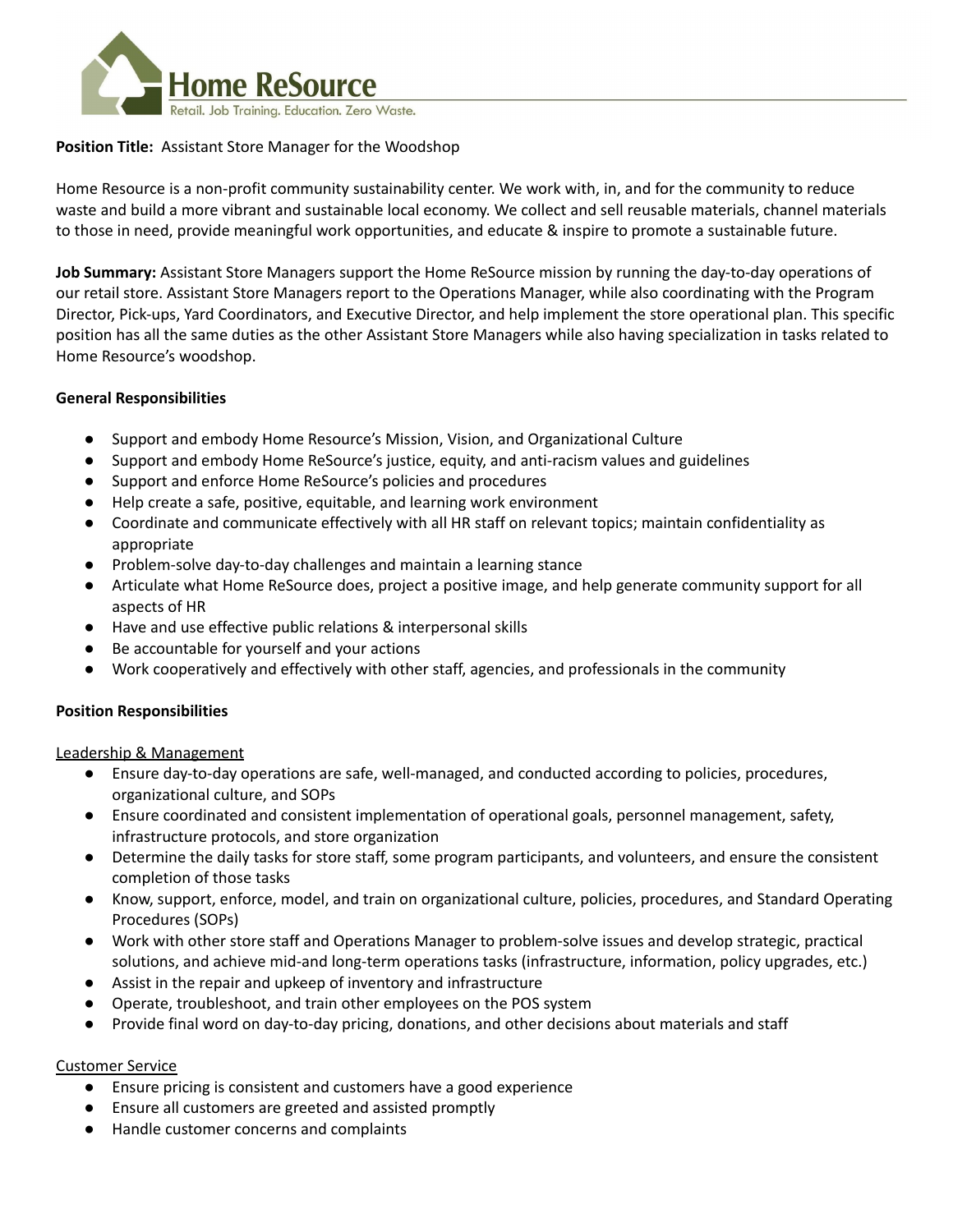Communication

- Communicate relevant organizational issues, events, instructions, priorities, and procedures using appropriate communication channels; including morning huddles, day-to-day communication, and e-mail communication
- Participate in operational meetings, be prepared with updates and issues to address
- Support chain of command know who should address what issues, help staff problem-solve, address concerns, and take larger issues to the correct people to address and resolve
- Provide timely and constructive feedback using all HR feedback channels, including annual employee reviews

# Safety

- Recognize and intervene in risky or unsafe situations, ensure employees are following best safety practices and managing risks appropriately
- Provide ongoing safety, procedural, SOP, and other necessary information and training to employees, program participants, and volunteers to promote a clean, safe, positive environment
- Operate the forklift to safely transport, store, and load materials; be able to train others on the forklift and ensure safe use of all equipment
- Participate in all in-house safety training and attend at least one outside training per year

## Assistant Store Manager for the Woodshop Specialized Tasks

- Store Manager on Duty 2-days a week.
- Ensuring that all tools in the shop are properly maintained and repaired.
- Ensuring that the shop is kept clean and safe at all times.
- Conducting a regular schedule of shop tool training for Home Resource Staff.
- Supporting community woodshop workshops by either doing some themselves or making sure staff, contract trainers, or volunteers are properly trained to lead workshops.
- Help make cuts for store customers and give advice about materials to both store customers and staff.

## **Skills Required**

- Management and supervisory skills
- Familiarity with building materials use, reuse, and pricing
- Excellent communication and interpersonal skills
- Problem-solving, team-building, and conflict resolution skills

## **Essential Functions**

- Able to be on your feet and moving, stand for long periods of time, and work 10 hour days
- Communicate effectively through e-mail, verbally in person, and on the phone
- Able to move heavy and awkward building materials
- Ability to drive a forklift
- Be adaptable to rapidly changing circumstances
- Competent with the safe operation of most power tools

## **Minimum Qualifications**

- 2 yrs experience in retail, a relevant trade, or has held a supervisory position.
- Computer proficiency using Windows-based software (Word, Excel, Email, and Internet)
- Montana Driver's License

**Hours, Pay:** 35-40 hours per week, \$18.50- \$20.00/HR DOE